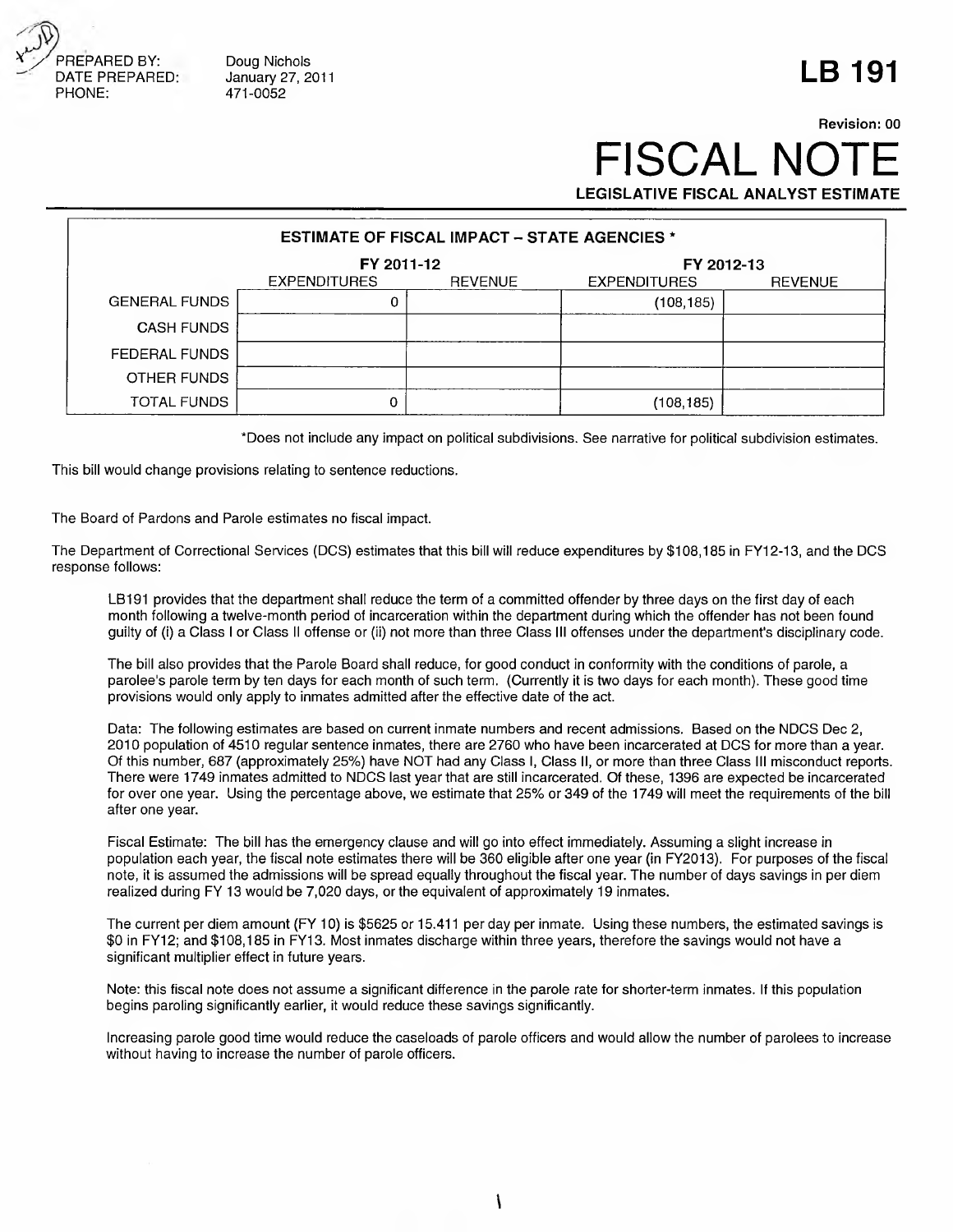$\mathcal{N}_{\rm eff}$ 

## DEPARTMENT OF ADMINISTRATIVE SERVICES

|                                                                                    | REVIEWED BY | Joe Wilcox | DATE 1/19/11 |  | PHONE 471-2526 |  |
|------------------------------------------------------------------------------------|-------------|------------|--------------|--|----------------|--|
| <b>COMMENTS</b>                                                                    |             |            |              |  |                |  |
|                                                                                    |             |            |              |  |                |  |
| DEPARTMENT OF CORRECTIONAL SERVICES: Concur with agency analysis for DCS.          |             |            |              |  |                |  |
| BOARD OF PARDONS AND PAROLE: Concur with agency analysis for the Board of Pardons. |             |            |              |  |                |  |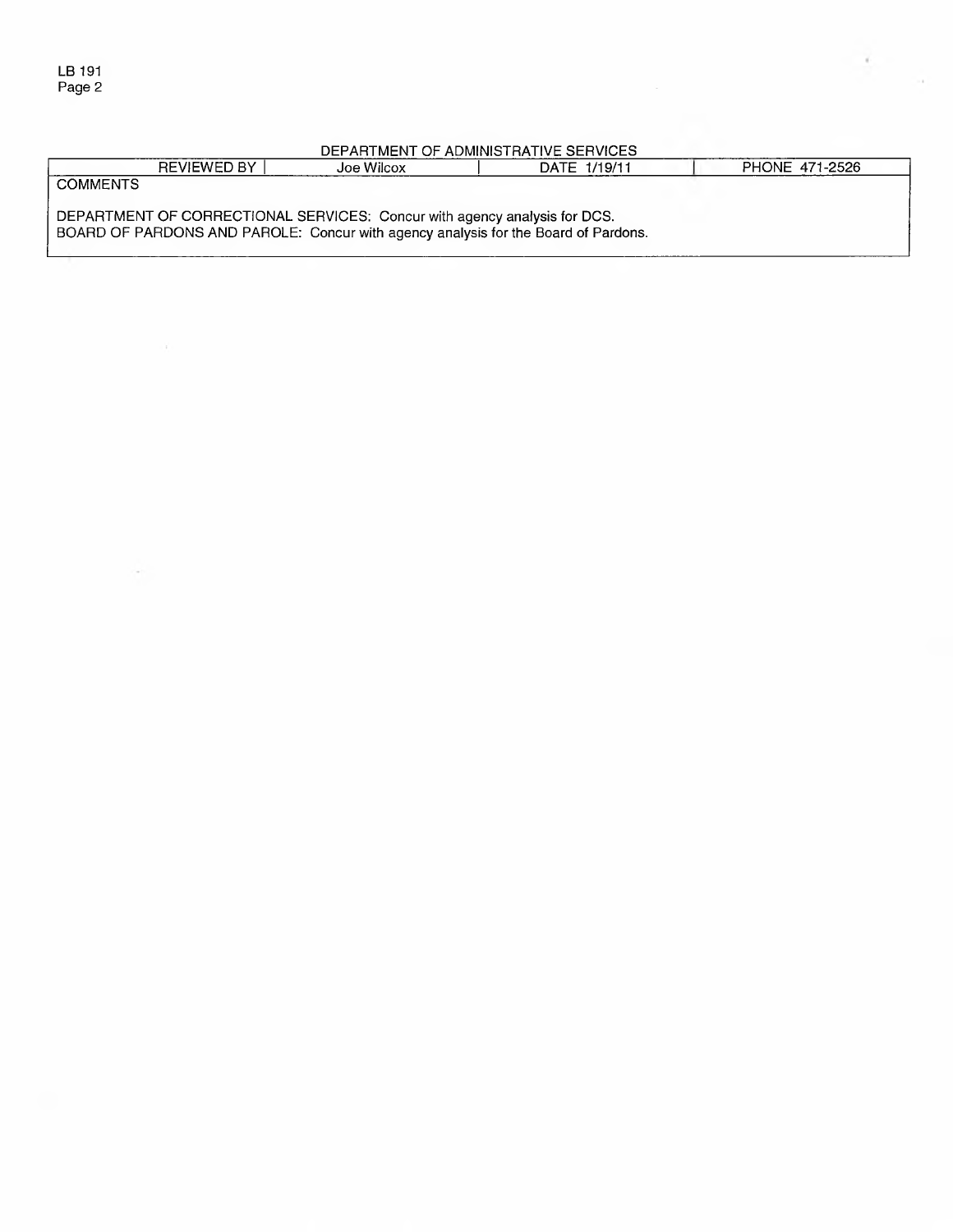Please complete <u>ALL</u> (5) blanks in the first three lines.  $\frac{2011}{200}$  $\sigma$  G  $V$ **LB 191 • FISCAL NOTE** *CONDUCTE CONDUCTERT OF CORRECTIONAL SERVICES* **Prepared by: (3) Kate Morris Date Prepared: (4) 1/19/2011 Phone: (5) 479-5702** ESTIMATE PROVIDED BY STATE AGENCY OR POLITICAL SUBDIVISION **EX 2011-2012 EX 2012-2013** EXPENDITURES REVENUE EXPENDITURES REVENUE **GENERAL FUNDS** 2022 2022 2022 2031 208,185 **CASH FUNDS \_\_\_\_\_\_\_\_ \_\_\_\_\_\_\_ \_\_\_\_\_\_\_\_ \_\_\_\_\_\_\_ FEDERAL FUNDS \_\_\_\_\_\_\_\_ \_\_\_\_\_\_\_ \_\_\_\_\_\_\_\_ \_\_\_\_\_\_\_ OTHER FUNDS \_\_\_\_\_\_\_\_ \_\_\_\_\_\_\_\_ \_\_\_\_\_\_\_\_ \_\_\_\_\_\_\_**

Return bv date specified or 72 hours prior to public hearing, whichever is earlier. Explanation of Estimate:

**LB 191 provides that the department shall reduce the term of a committed offender by three days on the first day of each month following a twelve-month period of incarceration within the department during which the offender has not been found guilty of (i) a Class I or Class II offense or (ii) not more than three Class m offenses under the department's disciplinary code.**

**TOTAL FUNDS** 0\_\_ \_\_\_\_\_\_\_\_\_\_\_\_\_ -108,185 \_\_\_\_\_\_

**The bill also provides that the Parole Board shall reduce, for good conduct in conformity with the conditions of parole, a parolee's parole term by ten days for each month of such term. (Currently it is two days for each** month). .

**These good time provisions would only apply to inmates admitted after the effective date of the act.**

**Data: The following estimates are based on current inmate numbers and recent admissions. Based on the NDCS Dec 2, 2010 population of 4510 regular sentence inmates, there are 2760 who have been incarcerated at DCS for more than a year. Of this number, 687 (approximately 25%) have NOT had any Class I, Class II, or more than three Class HI misconduct reports. There were 1749 inmates admitted to NDCS last year that are still incarcerated. Of these, 1396 are expected be incarcerated for over one year. Using the percentage above, we estimate that 25% or 349 of the 1749 will meet the requirements of the bill after one year.**

**Fiscal Estimate: The bill has the emergency clause and will go into effect immediately. Assuming a slight increase in population each year, the fiscal note estimates there will be 360 eligible after one year (in FY2013). For purposes of the fiscal note, it is assumed the admissions will be spread equally throughout the fiscal year. The number of days savings in per diem realized during FY 13 would be 7,020 days, or the equivalent of approximately 19 inmates.**

**The current per diem amount (FY 10) is \$5625 or 15.411 per day per inmate. Using these numbers, the estimated savings is \$0 in FY12; and \$108,185 in FY13.. Most inmates discharge within three years, therefore the savings would not have a significant multiplier effect in future years.**

**Note: this fiscal note does not assume a significant difference in the parole rate for shorter-term inmates. If this population begins paroling significantly earlier, it would reduce these savings significantly.**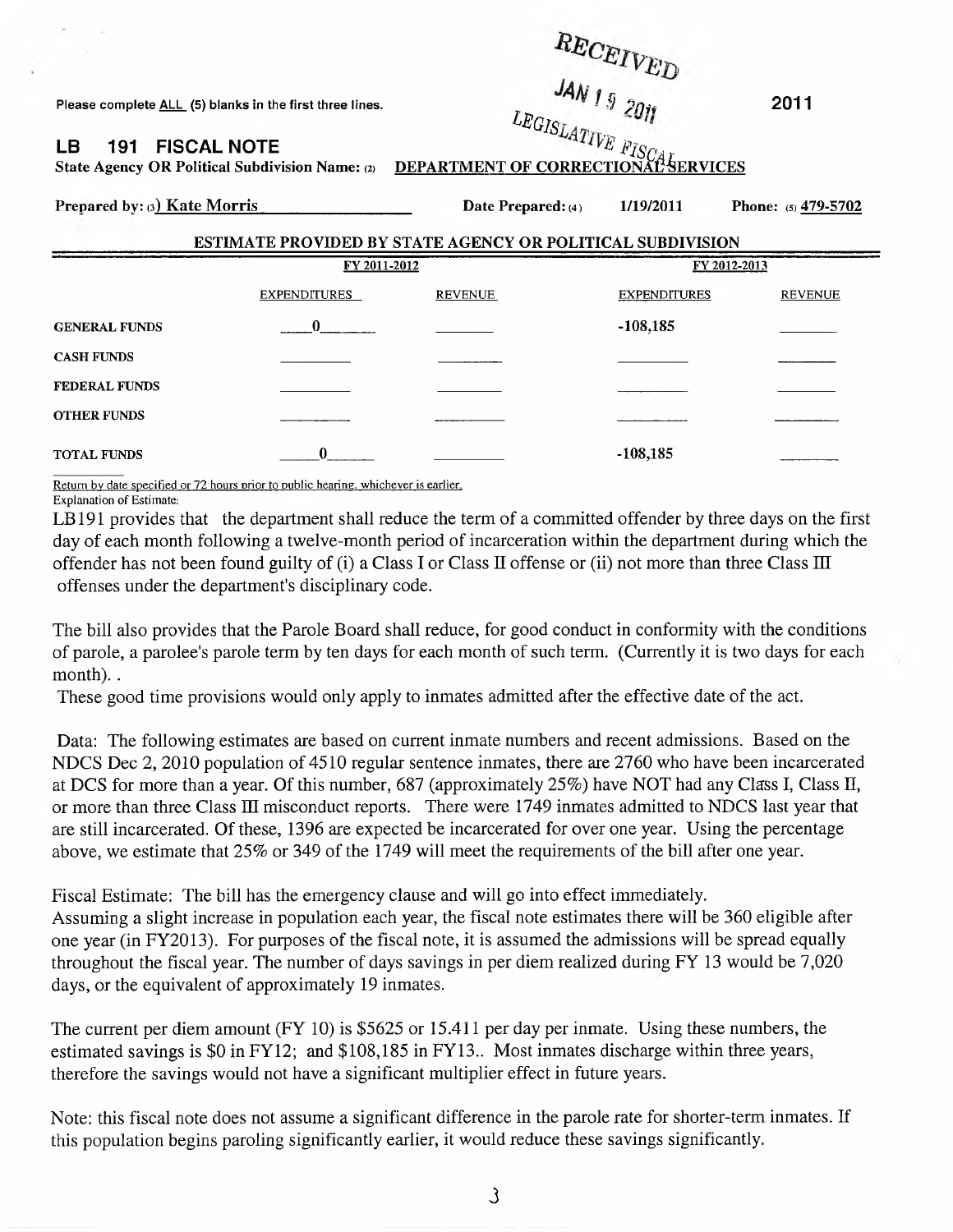**Increasing parole good time would reduce the caseloads of parole officers and would allow the number of parolees to increase without having to increase the number of parole officers.**

 $\bar{t}$ 

 $\epsilon$ 

| <b>MAJOR OBJECTS OF EXPENDITURE</b> |           |                                         |                                  |                                  |  |
|-------------------------------------|-----------|-----------------------------------------|----------------------------------|----------------------------------|--|
| PersonalServices:                   |           |                                         |                                  |                                  |  |
| <b>POSITION TITLE</b>               | $11 - 12$ | <b>NUMBER OF POSITIONS</b><br>$12 - 13$ | 2011-2012<br><b>EXPENDITURES</b> | 2012-2013<br><b>EXPENDITURES</b> |  |
|                                     |           |                                         |                                  |                                  |  |
|                                     |           |                                         |                                  |                                  |  |
|                                     |           |                                         | -0                               | $-108,185$                       |  |
|                                     |           |                                         |                                  |                                  |  |
|                                     |           |                                         |                                  |                                  |  |
|                                     |           |                                         |                                  |                                  |  |
|                                     |           |                                         |                                  |                                  |  |
|                                     |           |                                         |                                  |                                  |  |
|                                     |           |                                         | -0                               | - 108,185                        |  |